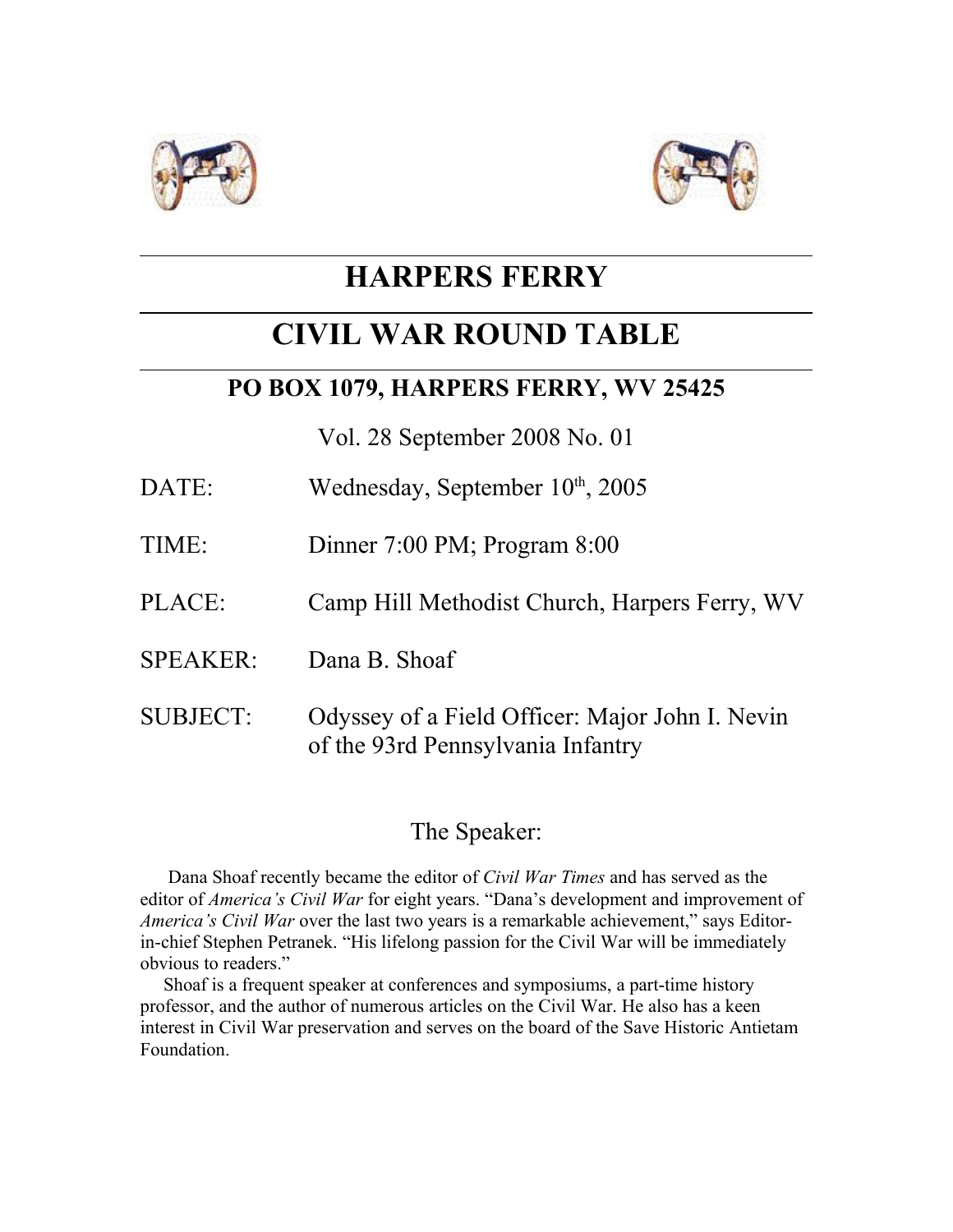*Civil War Times* played a key role in spurring Shoaf's love for history. "I have been reading the magazine since childhood," he says. "And I consider it a privilege to help further its long tradition of excellence."

### The Subject

 The 93rd Pennsylvania Volunteers, known as the "Lebanon Infantry," was formed under the direction of Colonel James M. McCarter, pastor of the Methodist Episcopal congregation of Lebanon, in the autumn of 1861. It was mustered into service on October 28 of the same year. The regiment trained for a month at Camp Coleman, now known as Monument Park, at present-day Eighth and Lehman Streets. In addition to service at Gettysburg, it also saw action at Fair Oaks, Antietam, Fredericksburg, the Wilderness, Spotsylvania, Cold Harbor, Petersburg, and in numerous other battles. It was mustered out at Harrisburg on June 30, 1865.

 A full-length documentary on the 93rd. Pennsylvania Volunteer Infantry is currently scheduled for release in 2009. The movie is being shot in the Ken Burns style with vintage photos, blending with drawings, illustrations and live action footage shot by high definition video equipment. We also will be shooting background footage on all of the major battlefields on which the 93rd fought. For further information concerning this documentary:<http://www.angelfire.com/pa/Stump44/index.html>

#### The Meal

 A family-style meal will be served at 7:00 PM prior to the program. The cost of the meal is \$15.00 per person. Reservations for the meal **must be phoned in no later than Sunday**, **September 7th**, to Allison Alsdorf, at 304-535-2101 or you can e-mail her at [alsdorf@comcast.net](mailto:alsdorf@comcast.net)

### On this Day, September  $12<sup>th</sup>$ , 1862

 The Army of the Potomac, marching northward, groping for the Confederate army, began to move into Frederick, MD, as the Confederates were dispersing to their assigned tasks. Jackson was converging on Harper's Ferry.

 In the North the archives, bonds, and treasure of the state of Pennsylvania at Harrisburg and Philadelphia were sent to New York. The Mayor of Philadelphia was given full power to defend the city. The Confederate Congress debated the propriety of the invasion of the North. A worried Mr. Lincoln wired McClellan, "How does it look now?" and was told by the general that he was concerned that Lee would re-cross the Potomac before he could get to him.

On September  $13<sup>th</sup>$ , two lounging Union soldiers picked up a paper wrapped around a few cigars. The famous "lost order" was found that gave McClellan a decided advantage which he was to squander. (Excerpted from *The Civil War Day by Day,* E. B. Long, published by Doubleday)